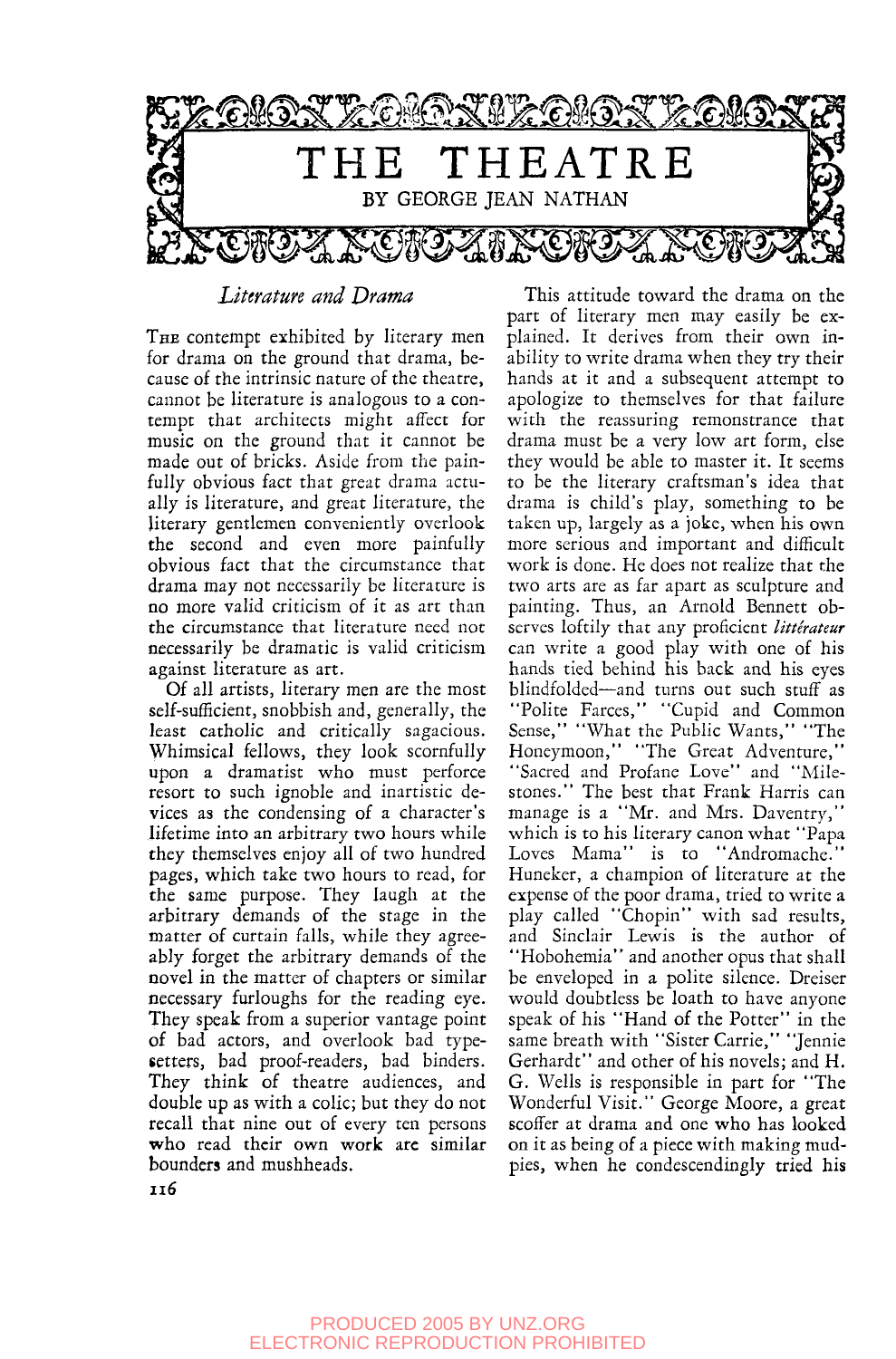skill at it succeeded in producing only a "Coming of Gabrielle." Heinrich Mann's literary talent gives birth to a "Die Grosse Liebc"; and Gustav Frennsen's to a "Sönke Erichsen." What Knut Hamsun's play is like, I don't know; I haven't read it; but I hear that it is ineffably sour. Henry James' attempt to make a play out of his novel "Daisy Miller" is still a dolorous memory, as is his "Guy Domville," and Joseph Conrad's "One Day More" is, considering Conrad, pathetic. David Graham Phillips, after much sincere trying, could manage only "The Worth of a Woman"; and Hergesheimer, after two separate attempts, appears to have given up. The short comedies and farces of William Dean Howells are of puny dramatic merit; Bret Harte's "Two Men of Sandy Bar" is drivel; and Robert Louis Stevenson's and W. E. Henley's attempts, & 'Deacon Brodie'' and "Admiral Guinea," are equally drivel. No need to multiply the list; dozens upon dozens of additional instances will readily occur to you, both of yesterday and today. The legitimate exceptions are few. Galsworthy, for example, is by his own confession a dramatist first and a novelist second: the dramatic form is closest to his heart. So with Maugham, though his plays are far beneath the quality of his novels. Thomas Hardy lately tried to make a dramatization of his "Tess of the D'Urbervilles" and failed to make one that was anywhere nearly so good as the antecedent one made by a more experienced theatrician.

The difference between a novel and a drama is the difference between music read and music played. The novelist peoples the imagination with ghosts; the dramatist peoples the eye and ear with living, moving forms and voices. This difference the literary man turned playwright seldom perceives, and as a result the drama that he fashions often too greatly neglects the eye and ear in favor of an over-taxed (and under-supplied) theatrical imagination. I speak here, of course, of the literary man who approaches the dramatic form seri-

ously and not merely as a means to hornswoggle the box-office out of a bit of change. In the average play of the literary man, one can, in one's mind's eye, see the book leaves turning with the movements of the stage characters. One feels that the characters are reading their lines rather than speaking them. The dramatic personages move less in terms of sentences than in terms of paragraphs. They are less types than typography. A shoemaker should stick to his last. The composer of "Parsifal" is ill at ease in "Religion und Kunst"; the painter of the "Cenacolo" is lost when he wooes the art of the composer; the author of "Romeo and Juliet" sloshes around uncomfortably in Ben Jonson's sock and buskin; the confector of the "Essays of Elia" only brings down a deserved booing upon himself when he confects a "Mr. H."

## *The Theatre's Need*

FIVE or six years ago, there appeared in an Italian periodical an article, by a writer whose name has unfortunately passed from my memory, which urged against the present-day theatre the fact that *it* lacked all bounce and gaiety. Not the stage of the theatre, which now and then disclosed something to lift the miserable human psyche into the celestial regions of amusement, but the theatre itself, which seldom disclosed anything of the kind. The theatre, the writer pointed out, was generally a dark, damp and forbidding house, as unsuggestive, physically, of gaiety as a Milanese embalmer. What it needed was something to convert it from its present austere and chilled condition into a place that wore at least a string of beads and a few vine leaves in its hair.

There are, of course, occasions when the theatre is properly of such an austere mien, say, when fine dramatic art occupies its stage. But for one such occasion, the writer truthfully observed, there are a hundred when an austere air is no more suited to it than it would be 10 a hot-dog stand. In **the**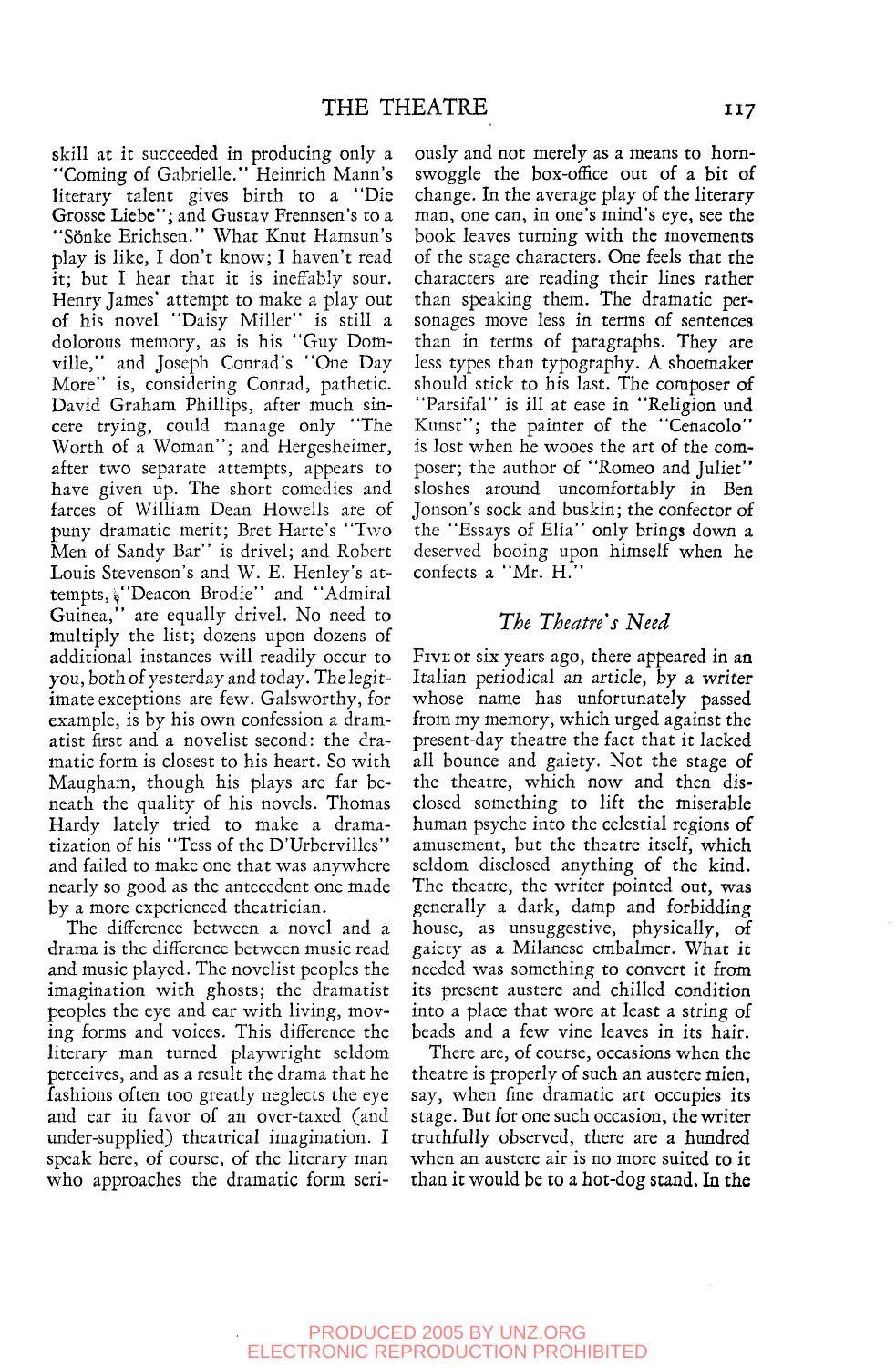theatre as we engage it in the world today, we find that a particular playhouse often discloses a platform that, in a single season, is held successively by tragedy, comedy, melodrama, pantomime, farce, musical comedy and what not. There are exceptions, to be sure; there are certain theatres that resolutely dedicate their stages to a specific form of drama; but, in the main, one encounters stages that, as units, are given over indiscriminately to Shakespeare one day and Mephistophelianlooking gentlemen who pull rabbits out of silk hats the next, to problem dramas one week and the next to Hindu gentlemen who can have pins stuck into their epidermises without feeling them, and to "Iphigenia at Aulis" one month and to a colored song and dance show the month after. Surely, a theatre that houses a farce in which a fat man hides under the bed to avoid the ingenue's irate Uncle Adolph should look and actually be a bit different from a theatre that houses a tragedy in which all the leading characters have inherited lewd *Sfirochata* and blow their brains out. It caters to people in an entirely different mood; but, though it caters to such people, it fails to cater to that mood. The Comedie Frangaise or the Dcutsches-Theater or the Hampden in New York are all right as they are; their physical atmosphere is appropriate to their stage traffic. But the majority of theatres to the left and right of them in their respective cities and similar theatres in Vienna, Madrid, Rome, London and Chicago four times out of every five no more reflect their proper natures than so many profusely fly-specked mirrors. Thus, today, seeing a music show in a theatre where, only the week before, one has seen "John Gabriel Borkman" is much like asking one to watch Marilyn Miller dance at Woodlawn Cemetery, and expecting one to enjoy it.

Discussing specifically the subject of vaudeville theatres, the Italian writer pointed out the complete absurdity of playhouses resembling in every detail

dramatic theatres yet offering to their audiences such violently discrepant and utterly discordant things as trained geese, red-nosed comedians in green pants, softshoe dancers and virtuosi of the banjo. Such theatres most assuredly should mirror their stages and should themselves inculcate in their audiences at least a measure of the mood which the platform didoes were designed and seek to inculcate. It was the writer's suggestion, for example, that the vaudeville auditorium chairs should be of the trick variety, that at intervals the ushers should sneak up behind the fat, bald men in the audience and tickle their pates with feathers, that as the older and more sedate ladies of the audience entered the door they should have "Please kick me" signs stuck onto their bustles, and that the house should be sprayed along toward the middle of the performance with some kind of powder that would make everybody sneeze. These may not be exactly our Italian friend's suggestions—my memory is not too accurate on the point but they hint at the general contour of his recommendations. Exaggerated though they are, they indicate to a degree just what is lacking in the vaudeville dumps and what, by virtue of this lack, is gradually putting the vaudeville business in limbo. Go into any first-class American vaudeville theatre today and you will catch sight of a house full of faces that, whatever the nature of the stage performance, are in the main as long and sour as the faces at a performance of "The Cenci." It is only along toward 10:15, if the bill is a sufficiently amusing one, that the management succeeds in making the audience melt even partly and give way to its funny-bone. The theatre itself has stood in the way in the meantime; *it* has taken the audience the intervening hours to surmount and conquer the heavy mood which the playhouse itself has superimposed upon it.

The changes that certain revue and music show producers have made in their theatres in recent years, together with the devices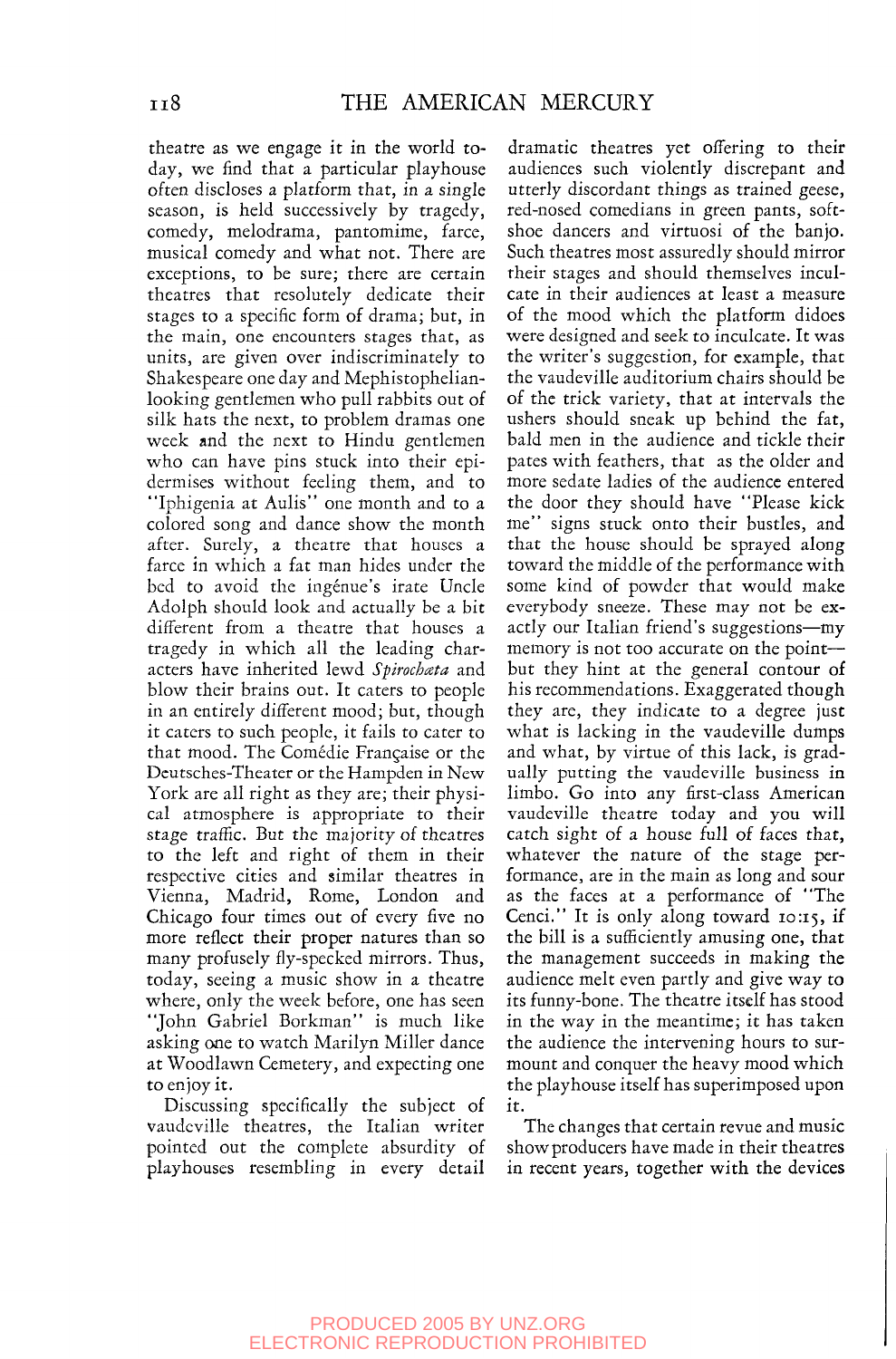that have been exercised by various purveyors of other forms of light entertainment, show clearly that our impresarios are beginning to be aware of the truth of the new theatre theory. The runway, installed in revue houses, to bring gaiety from behind the footlights into the midst of the audience; the broad stage aprons whereon dancers and clowns cavort in close proximity to the customers; the use of the aisles for chorus numbers; the monkeyshines of "plants" in the boxes; the gorillas that run up and down the aisles pursued by a dozen actors dressed as policemen; the distribution of "plants" among the audience to give the latter the feeling of sharing in the stage traffic; such things as illuminated auditorium side-walls and cages of canaries which Reinhardt put into his Berlin Kammerspiele; such theatres as the Redoutensaal of Vienna; such tricks as smelling up the house with various kinds of perfume, a device of music show producers to *"get*  over" their flower songs; the use of incense in Oriental plays, the fumes of which spread over the auditorium; the chorus custom of playing ball with the members of the audience and of entering into similar intimate amusement relations with the trade in the seats—all such things are an indication that something has long been lacking in the theatres themselves and that the lack is being gradually appreciated. In due time, it will be rectified completely. And the moment it is thus rectified, we shall see the dawn of a newly prosperous theatrical day. The French saw the need, in part, years ago and their music halls, at least, have been converted into physically relevant and appropriate houses. The Shuberts, in their Winter Garden and Casino de Paris, and Carroll in his theatre, have astutely followed the French lead, with the result that their theatres resemble more closely what revue theatres should be than any other such houses in New York.

But there are theatres other than revue houses that call for a change. A theatre in

which a loud, low farce, for instance, is being played should be a theatre that itself has something of the loud, low farce's spirit. As a usual thing, at least in America, however, it no more cultivates the farcical spirit in its sitters than a dentist's chair cultivates the spirit of romance. What is needed on such occasions is a house that vouchsafes a sense of fun the moment one enters it. The ticket-taker should be dressed up as a "What-Is-It?" and should trip up each patron as he crosses the threshold, the house manager should stand in the lobby and pass out loaded cigars, the ushers should wear sleighbells and the programmes should be on long rubber bands which would cause them to snap back out of the customers' hands, the backs of the chairs should have trick mirrors on them, the chairs themselves should every once in a while collapse and land their occupants on the floor, the gallery patrons should be supplied with confetti, there should be toy balloons for the butter and egg men and their sweet ones, the candy on sale in the rear aisle should be filled with red pepper, the stairs leading to the smoking-room and ladies' parlor should be collapsible, the arms of the chairs should be connected with an electric current, which should be turned on at appropriate moments during the course of the evening, and everyone should, upon entering the theatre, be given a colored paper hat, a set of false whiskers, a pair of cardboard ears, a boutonnière that squirts water, a few rotten tomatoes, and a tack to place on his neighbor's seat. And what is true of the farce theatre is true of the melodrama theatre and each of the other relatively unimportant yet presently absurdly dignified and overly serious theatres. Each of these should, in its different way, be treated as treatment has been suggested for the farce theatre. For example, the mystery melodrama theatre should have a bizarre and spooky illumination, the ushers should be dressed as ghosts or burglars and should shoot off pistols as they show the patrons to their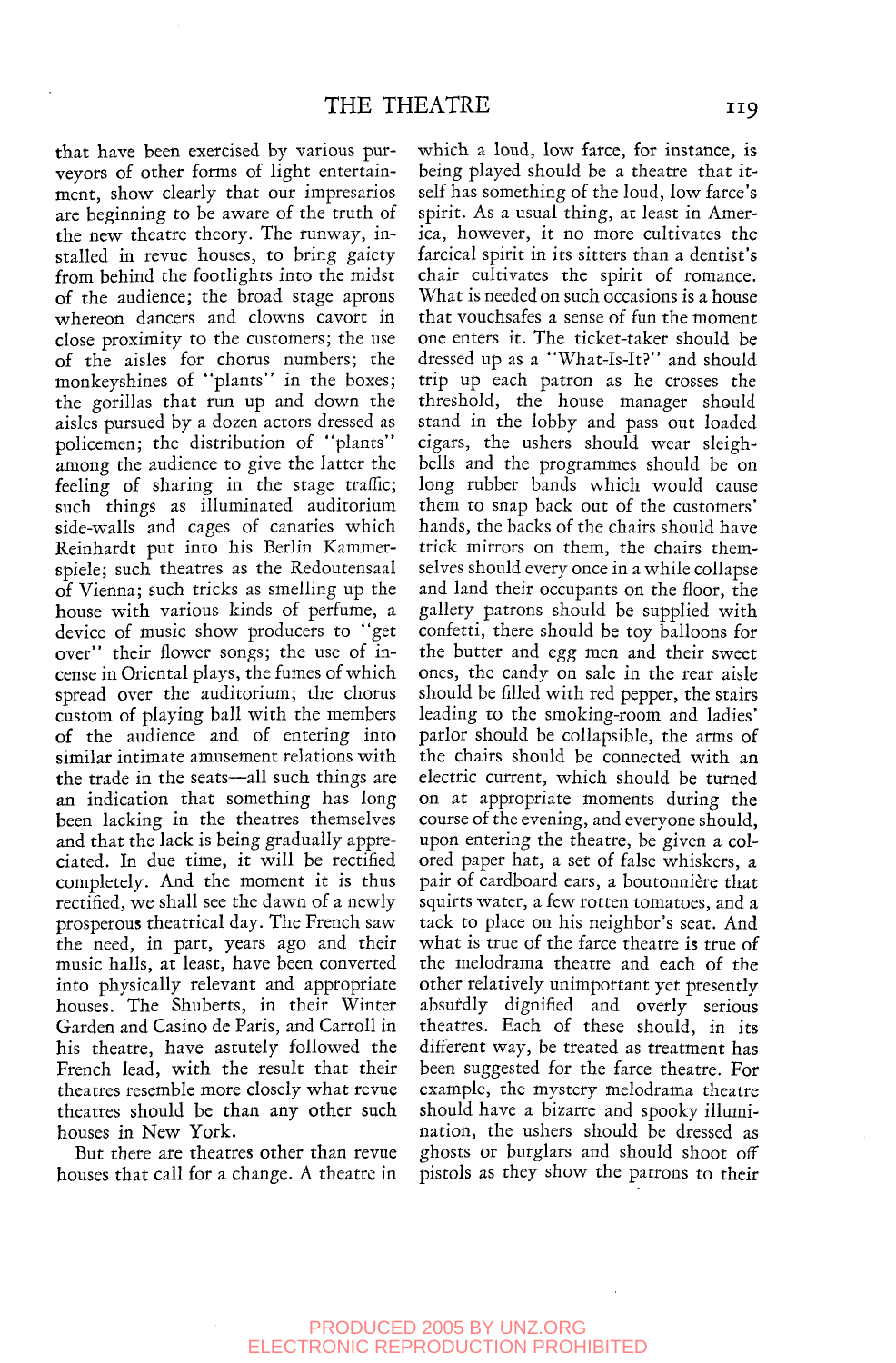scats, the lavatory should be entered through a sliding panel, there should be secretly manipulated trap-doors under the seats through which the patrons' hats might periodically be made to disappear from under their chairs and then again to reappear, the box-ofhce attendants should wear black masks, sudden terrifying screams should issue during the entr' actes from the ladies' room, and Mr. J. Ranken Towse should be mysteriously kidnapped by the house-manager sometime during the first act.

As I have said, one of these days our managers will wake up to the situation and theatregoing will then become almost as much of a sport and pleasure as bull-fighting or lynching.

### *The Minor Theatre*

I AM frequently brought to task by certain otherwise edifying and sagacious critical professors for an intermittent taste which takes me, with an obvious and apparently lamentable relish, to the lower forms of theatrical amusement. For this taste, I am denounced as a trivial and flippant fellow, one to whom the grandeurs of Ibsen, Strindberg, *et al.,* must, for all his pretence to the contrary, remain esoteric and unappreciated. Surely, runs the bull of excommunication, anyone who can find enjoyment in burlesque shows, French farces, hoofers, slapsticks and music hall skits in which a gentleman with a deplorable hang-over gets into bed with a Chinaman under the impression that the Chinaman is Gaby Deslys, must be not only something of an ass *^er se,* but a customer anasthetic to the good, the true and the beautiful in dramatic art.

Of course, anyone who has practised criticism professionally for a considerable space of time recognizes that such other critics are simply at the old trick of giving a public pundit-show, that they really know very much better, and that they themselves, in one way or another, are periodically guilty of equally low, and

privately welcome, tastes. Take Walkley, for example, surely a cultivated and eminently estimable dramatic critic, if ever there was one. In the May number of *Vanity Fair,* I find him, immaculate in top hat and *pince-nez,* conducting himself thus professorially for the benefit of the conventions: "Plays of serious thought demand serious thinking about them. No adequate criticism is possible of, say, 'The Master Builder,' without equivalent brainwork. You can treat it superficially. You may say you prefer a Manhattan cocktail to it. You may declare it too frumpishly Scandinavian for your taste. But that is not criticism ... " Having duly taken a bow at the applause, I then find him, in critical *neglige,* coming out in the very next issue of the same periodical—the June number—with this somewhat confounding confession: "People flocked to Ibsen's plays (at the beginning) not for the fun of the thing, not to enjoy the art of drama, but as a solemn rite, to discern a 'message' ... I (also) took service and slung much ink at . . . the opposite party. My excuse is that I was young, or youngish. But I was never an Ibsenite . . . and after 'The Master Builder' I broke away from the 'master' . . . 'What a crew!' you used to mutter to yourself as you came into an audience of Ibsenites gloating over Miss Elizabeth Robins' thick-soled boots and alpenstock as she bade her old architect mount his tower in 'The Master Builder' . . . Yes, and 'What a crew!' you were often tempted to say over the queer, uncouth, ill-bred people on the stage—the gentlemen who wore frock coats (of course, with pot-hats, they *would)* on the most inappropriate occasion, the touzled, disputatious women . . . the whole tagrag and bobtail ... " And then,—after a few regulation professorial pats on Henrik's back—thus, by way of a grand summing up and finale, the engagingly truthful Arthur Bingham: "But, to be frank, Ibsen is a little too grim, too hyperborean for my personal taste. Give me the *joie de vivrs*  and the Ziegfeld 'Follies' every time!" The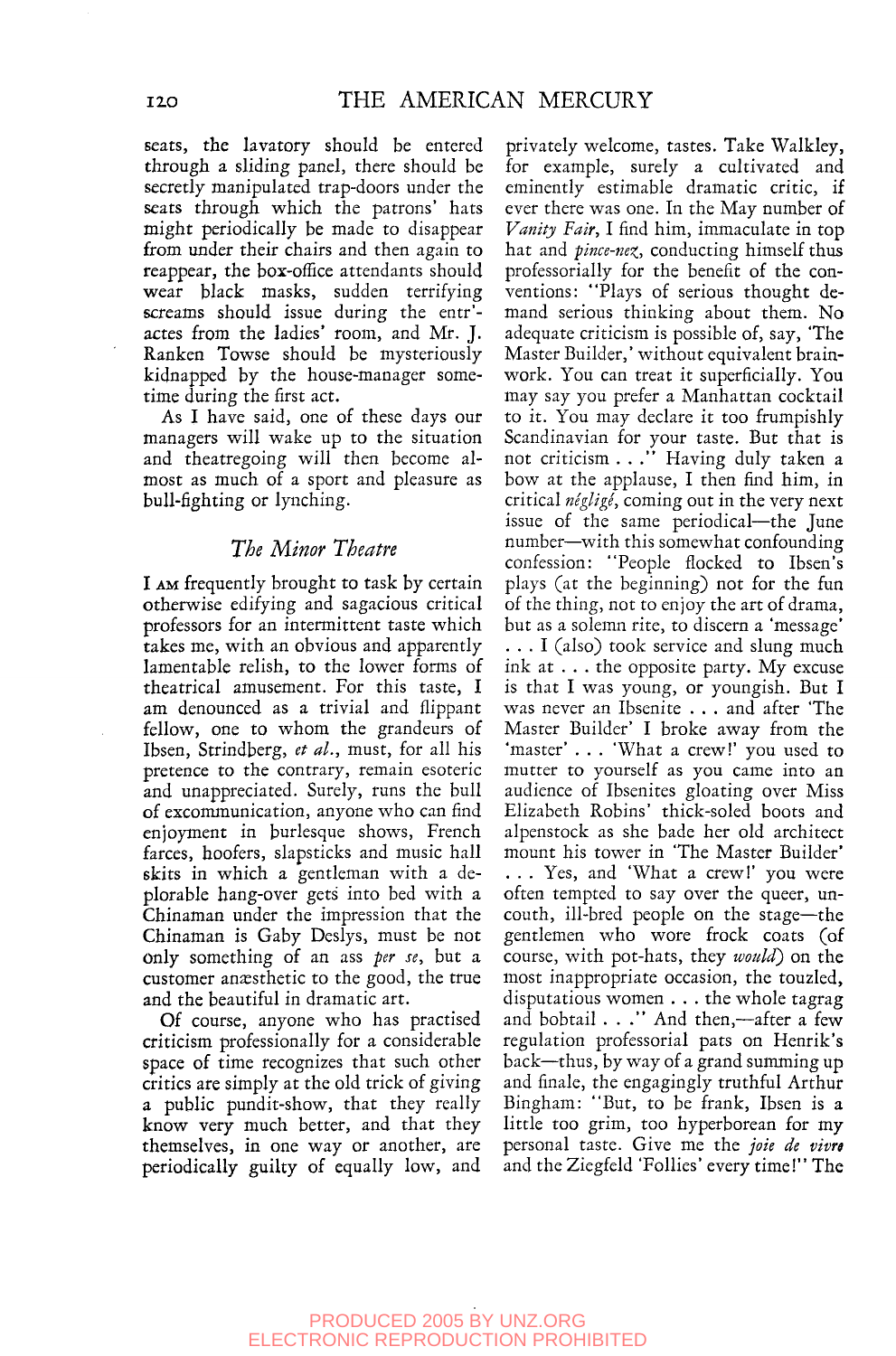exclamation mark is Mr. Walkley's own.

But Walkley is not alone in his honesty. There are others who, in their off moments from the occasionally necessary professordoctor show, similarly betray the intermittent depravity of their personal fancies. Shaw has frankly confessed that he gets a reprehensible amount of enjoyment out of Charlie Chaplin and Harold Lloyd moving pictures. The late William Archer told me confidentially one night over a mug of Bass that Florence Mills and her troupe of colored hoofers and slapstick smokes were, so far as he was concerned, a gift from the gods. Thomas Hardy, on the rare occasions he comes down to London, invariably picks out, for the elevation of his psyche, a music hall show wherein he can see one zany swat another across the nose with a London *Times.* The late James Huneker, as all his intimates knew, and as he on more than one occasion openly confessed in print, couldn't have been dragged into an Ibsen performance by a team of even brewery-wagon horses, where the mere news of a new pantaloon who chewed tobacco standing on his head and could shoot the wad with unerring aim into his watch-pocket was enough to make him call up his meritorious spouse *instanter*  and inform her that he had to stay in town that evening for a very important conference with the Scribners. Georg Brandes has a private penchant for the Danish equivalent of "Who was that lady I seen you on the street with yesterday?" and, at least up to a few years ago, was a secret patron of any show that contained it. St. John Ervine, one of the most talented of the present-day English dramatic critics, who charmingly makes no bones about what amuses him, has seen "Lady, Be Good" almost as often as H. G. Wells. John Palmer's essay on George Robey was one of the best things he ever contributed to the *Saturday Keview.* Alfred Kerr, when he was over here, after the usual and necessary formalities, betook him to "The Cat and the Canary" and enthusiastically reported that he found "die

Spukregie meisterhaft," and then to the coon show, "Shuffle Along," ol which he freely says, in his book, "New York und London, ""Es war mein starkster Theaterabend in Amerika. Fünfmal könnt' ich das hintereinander hören und sehen!"

"Great statesmen," says Schlegel, in his discussion of the part of the clowns in Shakespeare, "and even ecclesiastics, did not consider it beneath their dignity to recruit and solace themselves after important business with the conversation of their fools; the celebrated Sir Thomas More had his fool painted along with himself by Holbein. . . . The dismissal of the fool has been extolled as a proof of refinement; and our honest forefathers have been pitied for taking delight in such a coarse and farcical amusement. For my part, I am rather disposed to believe that the practice was dropped from the difficulty in finding fools able to do full justice to their parts; on the other hand, reason, with all its conceit of itself, has become too timid to tolerate such bold irony; it is always careful lest the mantle of its gravity should be disturbed in any of its folds; and rather than allow a privileged place to folly beside itself, it has unconsciously assumed the part of the ridiculous; but, alas! a heavy and cheerless ridicule." ("Since the little wit that fools have was silenced, the little foolery that wise men have makes a greater show."—*''As You Like It," Act I, Scene 2.')* "It may even be said that almost everywhere where there is happiness, there is found pleasure in nonsense," wrote Nietzsche. "Joy is timid," observed Anatole France, "and does not like festivals." . . . The mind, like the body, also needs its holidays. Imagine living in a world populated exclusively by profound philosophers. Imagine, in another direction, a world designed not by a fallible God, but by a relatively infallible Michelangelo, absolutely symmetrical, undeviatingly beautiful, without imperfection, utterly intolerable. Imagine a world in which all the birds sang Bach, in which the sky was always like Monet's, in which the flowers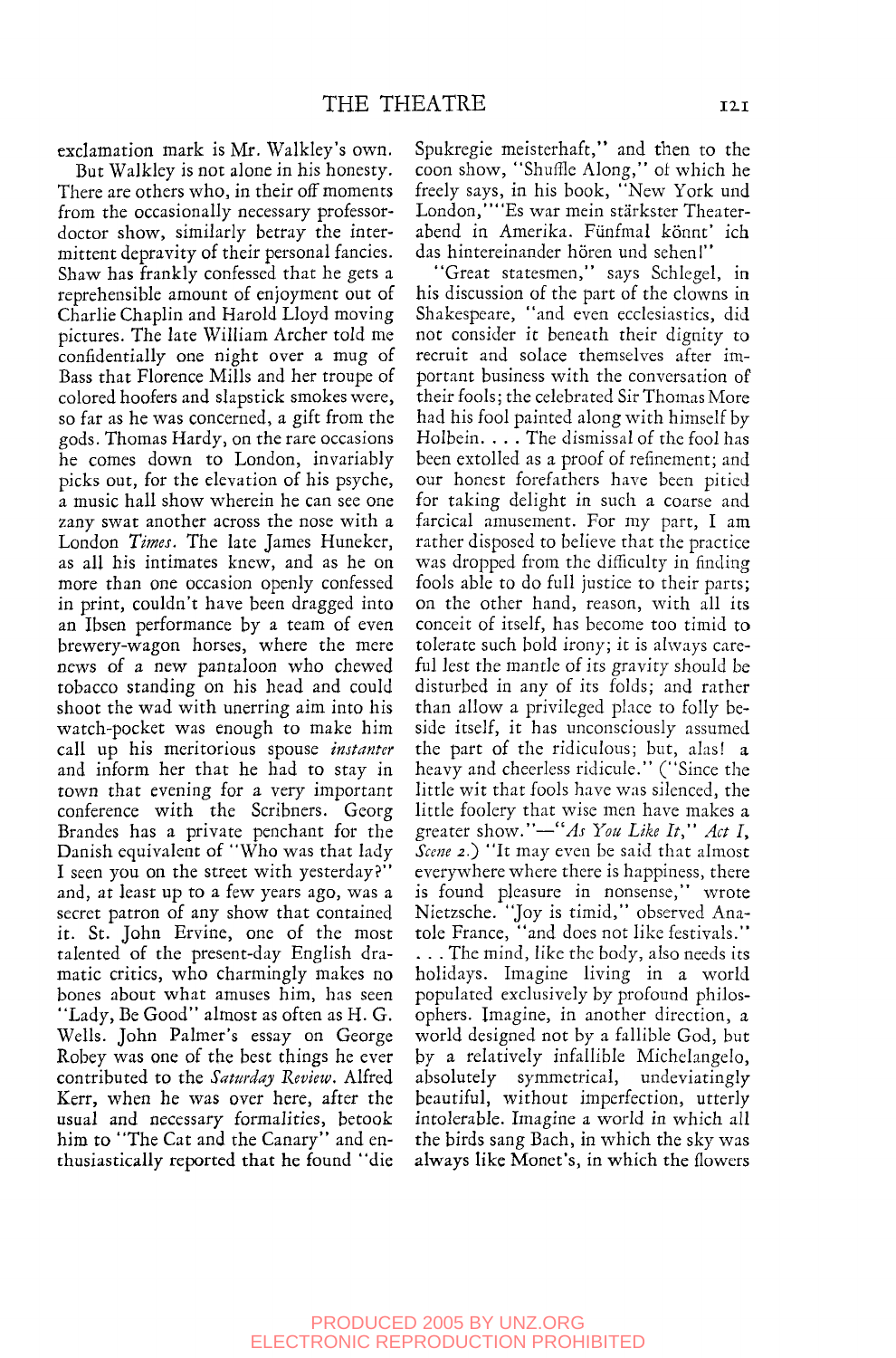knew no weeds, and in which human beings, EU of them, moved with the eurythmic grace of Mordkins and Pavlowas. Imagine, in conclusion, a stage occupied everlastingly with the "Medea," " King Lear," " Little Eyolf," " The Father," "Gabriel Schilling's Flight" and "Herod."

The man of sound taste and of sound appreciation of fine art revels in an occasional departure from aesthetics and in a Gothic spree. Such an artistic anæsthesia serves the same purpose as do, in another direction, alcohol and tobacco. A Galsworthy and a Chesterton read detective stories when their higher tastes take their coats off and go on the loose, as a Richard Strauss slides down behind a *Seidel* and gives his ear to Broadway jazz. Mr. Paul Elmer More may deny convincingly that he can get the slightest amusement out of "Gentlemen Prefer Blondes," but James Stephens, Dreiser, Hergesheimer and Sherwood Anderson admit that they can get a lot. When Max Reinhardt landed here a couple of years ago, he sneaked away from his host, who insisted upon taking him to an art production of one sort or another, and went to the "Follies." Augustus John, while in America, was a periodic, if covert, customer of Minskys' Winter Garden, where no chorus girl weighs under two hundred pounds. Aldous Huxley, after a trip half way 'round the world, made a bee line from the West Eighteenth street dock to "Cradle Snatchers." When Dunsany was last in America, I took him to a performance at the Plymouth of Gorki's "Nachtasyl," and he hasn't forgiven me yet. What he had wanted to see was the show down at the Olympic. Ernest Newman spent a half dozen evenings last year in New York listening to George Gershwin's jazz. The late Percival Pollard's tribute to Herr Lautensack is known to perusers of his "Masks and Minstrels." Go back among the years. Hazlitt, in "Lectures on the English Comic Writers and Miscellaneous Essays," confesses his

occasional excursion from sacrosanct taste in his delight over such an episode in ' 'The Wonder" of Mrs. Ccntilvre as that wherein Don Felix, pretending to be drunk, forces his way out of Don Manuel's house by pretending that his marriage contract is a pocket-pistol, to the terror and confusion of the gentleman who would restrain him. "It," chuckles Hazlitt, "is one of the richest treats the stage affords!" Goethe's recourse to Sir Walter Scott and the peculiar belief that, because Scott amused him so in his off moments, Scott was therefore a great artist, is too well known to need rehearsal. And Richard Wagner listened with unfeigned pleasure to beer-garden tenors.

The hypocrisy of the professors in the matter of an occasional dose of good, juicy, low stuff and the sabbatical stimulation it provides to professorship of taste and judgment grown temporarily a bit weary of itself, is to be appreciated by a moment's glance at theatrical and dramatic chronology. Time has hallowed these very sabbatical stimulations of the past and thus made a nose at such critics as today deplore a taste for their modern counterparts. There is as much cheap, low, slapstick stuff in Aristophanes as there is in an Al Reeves' burlesque show, yet the bathos of distance has brought the professors to regard it as art. Shakespeare employed insanity to give his audiences some low, burlesque chortles exactly as C. M. S. McLellan has done in "The Belle of New York", or as the Messrs. Dickey and Goddard have done in "The Misleading Lady," or as Sam Mann does in the vaudeville halls, and his crazy characters are today regarded by the professors as appropriate subjects for prolonged and serious clinical and metaphysical study. Ibsen wrote "The Wild Duck" to give the more intelligent critics a laughing day off from what had come to be regarded as Ibsenism, and the idiotic professors of today go to it as if it were their best girls' funeral.